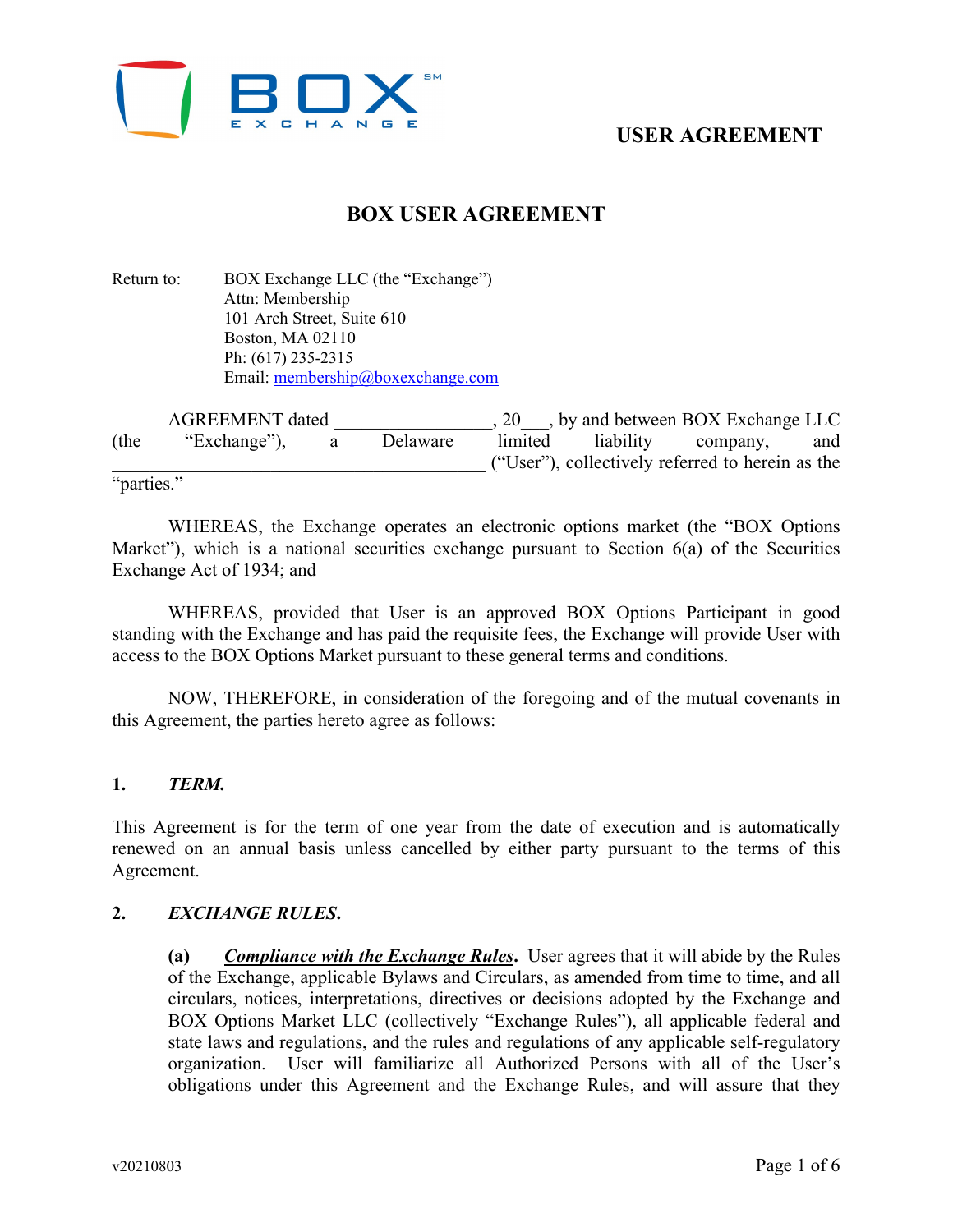

receive appropriate training prior to any use or access to the BOX Options Market and System.

(**b)** *Monitoring.* User acknowledges and agrees that the Exchange and BOX Options Market will monitor the use of the BOX Options Market by User for compliance with all applicable laws and regulations, including without limitation the Exchange Rules. User acknowledges its responsibility to monitor its employees, agents, and customers for compliance with the Exchange Rules, the rules and regulations of any self-regulatory organization of which User is a member and all applicable federal and state laws and regulations.

**(c)** *Integrity of BOX Options Market***.** User will not (i) materially alter the information or data supplied to or received from the System in violation of the Exchange Rules, (ii) materially affect the integrity of the information or data supplied to or received from the system, or (iii) supply or render information or data from the System that is illegal, inaccurate, unfair, uninformative, fictitious, misleading or discriminatory.

**(d)** *Non-Compliance.* User's right to access the BOX Options Market and System may be denied or terminated, temporarily or permanently, forthwith at any time by the Exchange upon a determination that: (i) User or its Authorized Persons are in violation or has violated any material term of the Agreement, the Exchange Rules, the rules and regulations of any self-regulatory organizations of which User is a member, any federal and state laws and regulations: (ii) the User's right to operate is terminated by its selfregulatory organization or by the United States Securities and Exchange Commission; or (iii) the User or its Authorized Person are engaged in activities that BOX reasonably determines to be determined to the BOX Options Market, BOX Users, or the public.

## **3.** *RIGHTS AND OBLIGATIONS.*

**(a)** *BOX System.* Pursuant to the terms and conditions of this Agreement, User shall have access to certain information, data, access, capabilities, functions, features, and software, which permits User to access and participate in the BOX Options Market (collectively, the "System").

**(b)** *Restriction on Use: Security***.** User may not sell, lease, furnish, or otherwise permit or provide access to the System or any information or data made available therein to any other entity or to any individual that is not User's employee or agent. Notwithstanding the foregoing, User may disclose BOX Options Market information to its customers provided that such disclosure does not violate OPRA restrictions, the Exchange Rules, the rules and regulations of any self-regulatory organizations of which User is a member and all applicable federal and state laws. User will maintain and keep current a list of all employees or agents who are authorized to access the BOX System on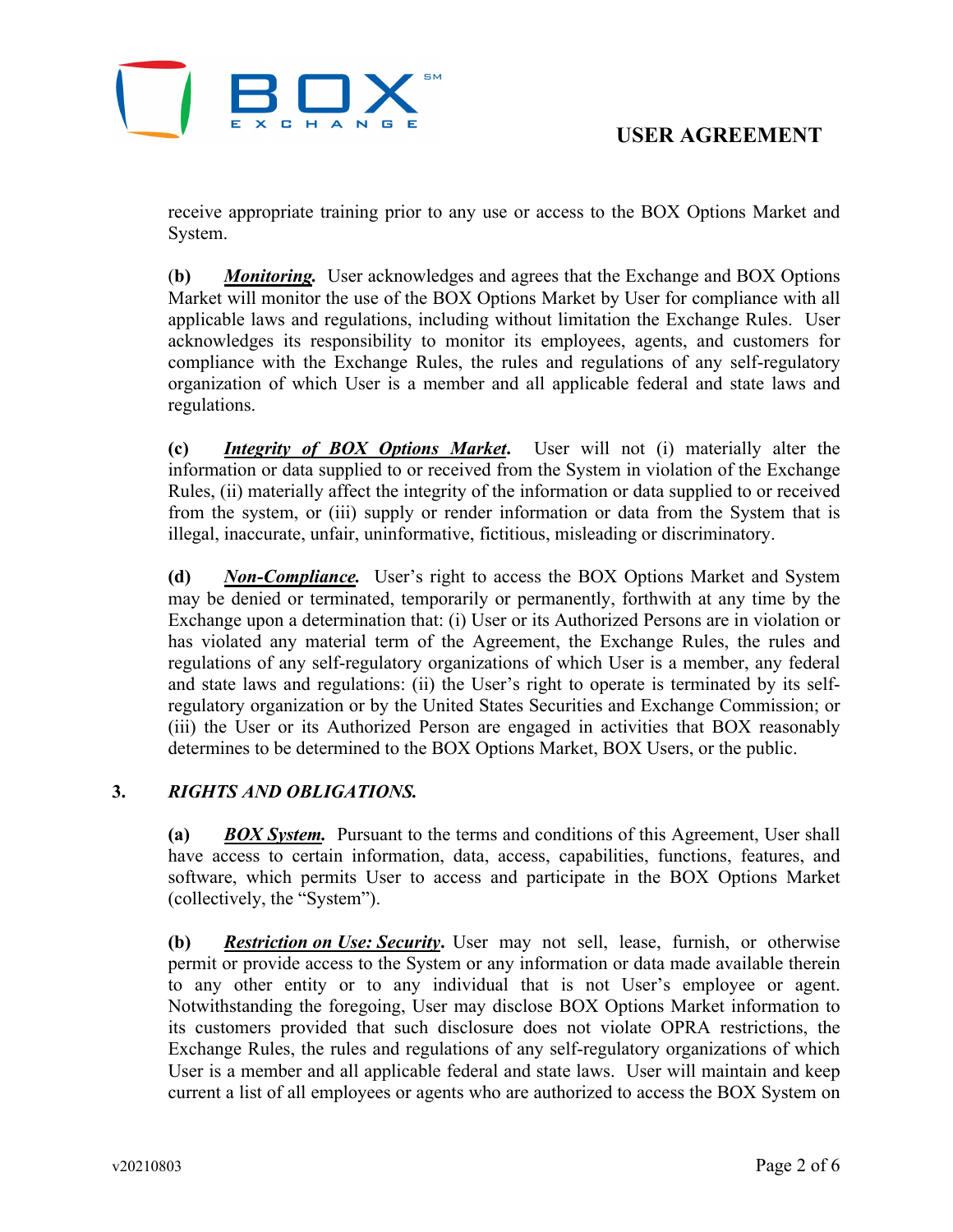

behalf of the User (the "Authorized Persons"). User accepts full responsibility for its Authorized Persons use of the System, which use must comply with the BOX Rules and the User's obligations under this Agreement. User will take reasonable security precautions to prevent unauthorized use or access to the System. User understands and agrees that User is responsible for any and all orders, trades and other messages and instructions entered, transmitted or received under identifiers, passwords and security codes of User's Authorized Persons, and for the trading and other consequences thereof.

**(c)** *Fees***.** User agrees to make timely payment of all fees payable to the Exchange and third parties arising from User's access to the BOX Options Market.

### **4.** *CHANGE OF BOX OPTIONS MARKET.*

User acknowledges and agrees that nothing in this Agreement constitutes an understanding by BOX to continue the BOX Options Market and System or any aspect of its current form. The Exchange may from time to time make additions, deletions or modifications to the BOX Options Market or System. User acknowledges and agrees that the Exchange may temporarily or permanently, unilaterally condition, modify, or terminate the right of any individuals or entities to access, receive or use the BOX Options Market and System in accordance with the Exchange Rules.

### **5.** *PROPRIETARY RIGHTS.*

User acknowledges and agrees that all proprietary rights in the BOX Options Market and System are and shall remain the property of the Exchange and its third party licensors. User agrees that the Exchange will own all right, title and interest in the quotations and other transaction data and information of the BOX Options Market.

### **6.** *INFORMATION.*

**(a)** *Confidentiality***.** Both parties acknowledge that (i) the BOX Options Market and the information and data made available therein, incorporate confidential and proprietary information developed, acquired by or licensed to the Exchange, including confidential information of the Exchange or other entities, and (ii) each party may receive or have access to the other proprietary or confidential information disclosed and marked as confidential by the disclosing party (collectively, the "Information"). The receiving party will use the disclosing party's Information solely to perform its obligations under this Agreement. The receiving party will take all precautions necessary to safeguard the confidentiality of the disclosing party's Information, including without limitation, (i) those taken by the receiving party to protect its own confidential information and (ii) those which the disclosing party may reasonably request from time to time.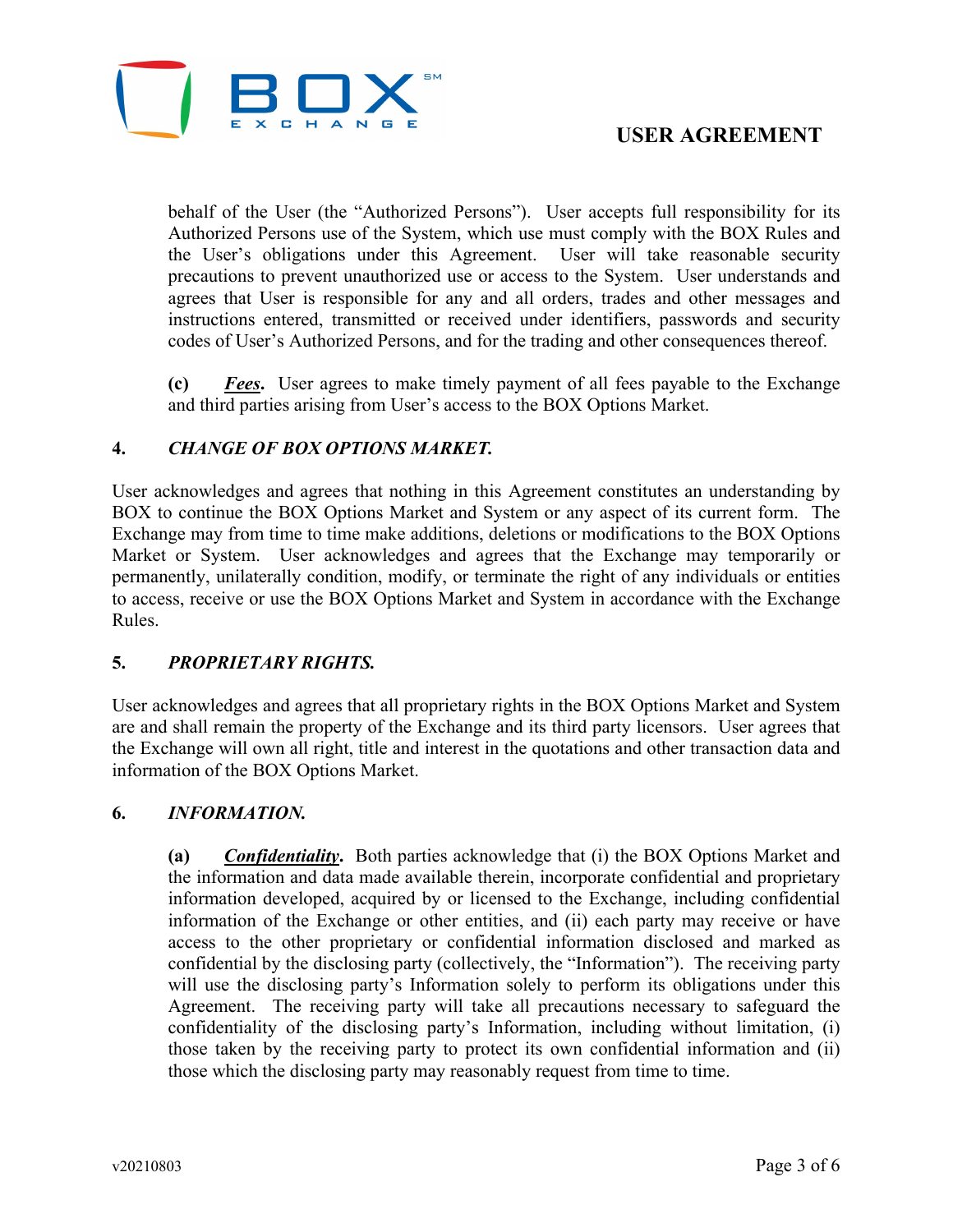

**(b)** *Disclosure***.** The receiving party will not disclose, in whole or in part, the disclosing party's information to any person, except as specifically authorized under this Agreement. User may not disclose any data or compilations or data made available to User by the Exchange without the express, prior written authorization of the Exchange. User acknowledges that any and all information provided to the BOX Options Market by the User will be disclosed to the Exchange for use in accordance with the Exchange Rules. User hereby consents to such disclosure. The Exchange may also disclose information in accordance with its regulatory obligations.

**(c)** *Unauthorized Use or Disclosure***.** The parties acknowledge that any unauthorized use or disclosure of the disclosing party's Information may cause irreparable damage to the disclosing party. If an unauthorized use or disclosure occurs, the receiving party will immediately notify the disclosing party and take at its expense all steps necessary to recover the disclosing party's information and to prevent its subsequent unauthorized use or dissemination, including availing itself of actions for seizure and injunctive relief. If the receiving party fails to take these steps in a timely and adequate manner, the disclosing party may take them at the receiving party's expense, and the receiving party will provide the disclosing party with its reasonable cooperation in such actions that the disclosing party may request.

**(d)** *Limitation***.** The receiving party will have no confidentiality obligation with respect to any portion of the disclosing party's Information that (i) the receiving party independently developed before receiving the Information from the disclosing party, (ii) the receiving party lawfully obtained from a third party under no obligation of confidentiality, (iii) is or becomes available to the public other than as a result of an act or omission of the receiving party or any of its employees or (iv) the receiving party is compelled to disclose pursuant to legal process provided by a court of competent jurisdiction or other governmental entity to whose jurisdiction the receiving party is subject.

## **7.** *DISCLAIMER OF WARRANTY***.**

THE BOX OPTIONS MARKET AND SYSTEM ARE MADE AVAILABLE "AS IS" AND WITHOUT WARRANTY OR ANY KIND, WHETHER EXPRESS, IMPLIED, STATUTORY, OR OTHERWISE (INCLUDING, BUT NOT LIMITED TO ANY WARRANTY OF TIMELINESS, TRUTHFULNESS, SEQUENCE, COMPLETENESS, ACCURACY, FREEDOM FROM ERRORS OR INTERRUPTION OR DEFECT, MERCHANTIBILITY, FITNESS FOR PARTICULAR USE OR PURPOSE, OR NON-INFRINGEMENT AND ANY IMPLIED WARRANTIES ARISING FROM TRADE USAGE, COURSE OF DEALING OR COURSE OF PERFORMANCE).

# **8.** *LIMITATION OF LIABILITY***.**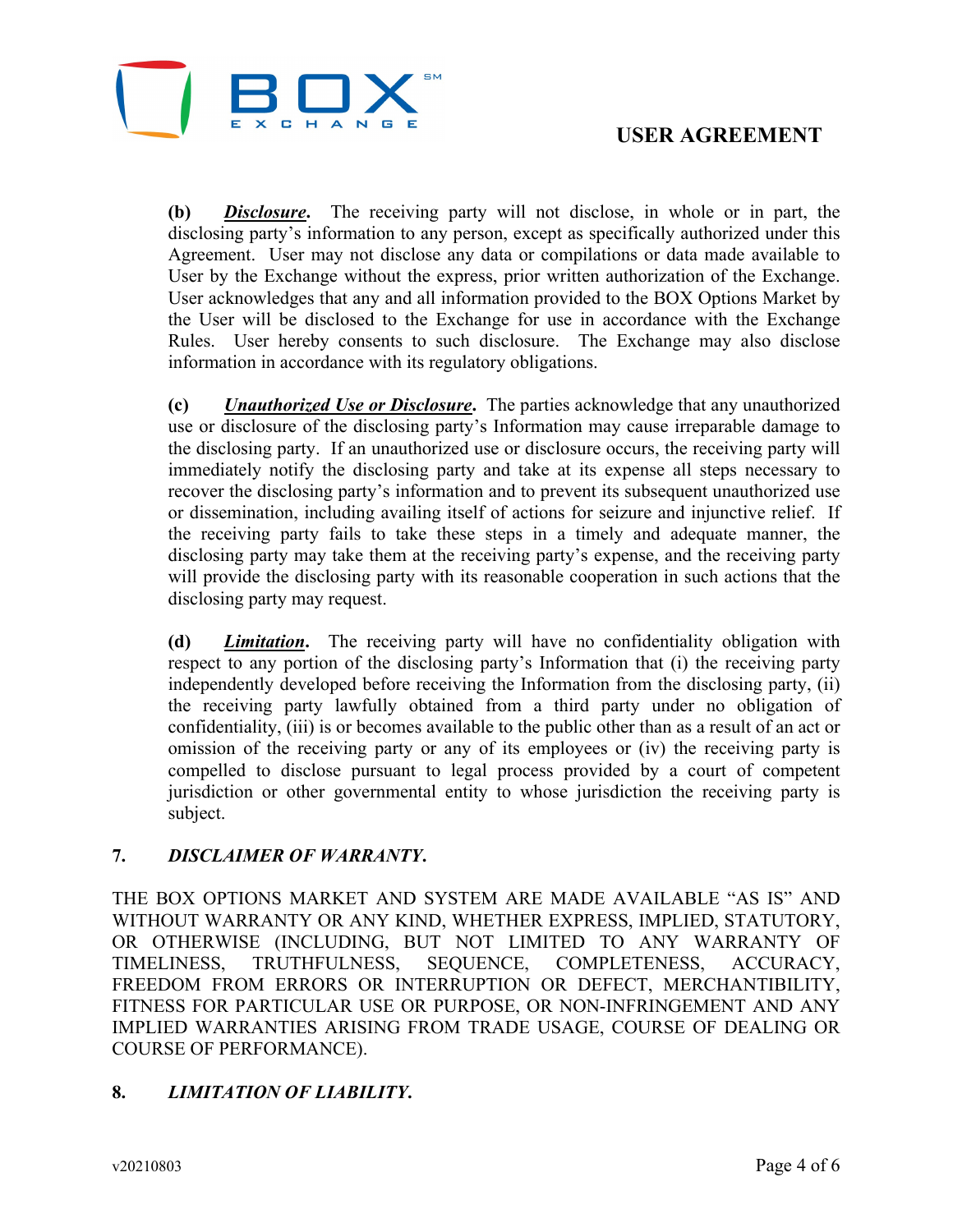

USER UNDERSTANDS AND AGREES THAT : (i) BOX IS NOT DIRECTLY OR INDIRECTLY A PARTY TO OR PARTICIPANT IN ANY TRADE OR TRANSACTION ENTERED INTO OR OTHERWISE CONDUCTED THROUGH THE BOX OPTIONS MARKET, AND (ii) BOX IS NOT LIABLE IN ANY MANNER TO ANY PERSON (INCLUDING WITHOUT LIMITATION THE USER AND ANY PERSON FOR WHOM THE USER IS AUTHORIZED TO TRADE OR ACT) FOR THE FAILURE OF ANY PERSON ENTERING INTO A TRADE OR TRANSACTION BY MEANS OF THE BOX OPTIONS MARKET TO PERFORM SUCH PERSON'S SETTLEMENT OR OTHER OBLIGATIONS UNDER SUCH TRADE OR TRANSACTION. IF THIS PROVISION SHALL BE DEEMED TO CONFLICT WITH ANY OTHER PROVISION OF THIS AGREEMENT, THEN THIS PROVISION SHALL SUPERSEDE SUCH OTHER PROVISION.

### **9.** *INDEMNIFICATION***.**

USER AGREES TO INDEMNIFY, DEFEND AND HOLD THE EXCHANGE, ITS AFFILIATES, THEIR RESPECTIVE OFFICERS, DIRECTORS, AGENTS, OR EMPLOYEES HARMLESS FROM AND AGAINST ANY AND ALL CLAIMS, DEMANDS, LOSSES, COSTS, AND EXPENSES, OBLIGATIONS, LIABILITIES, DAMAGES, RECOVERIES, AND DEFICENCIES, INCLUDING INTEREST, PENALTIES, AND ATTORNEY'S FEES, ARISING FROM OR AS A RESULT OF USER'S BREACH OF ITS OBLIGATIONS UNDER THIS AGREEMENT OR OTHERWISE FROM ITS USE OF THE BOX OPTIONS MARKET OR SYSTEM.

## **10.** *TERMINATION.*

Notwithstanding any other provision of this Agreement to the contrary: (i) the Exchange may terminate this Agreement if the User breaches any material term of the Agreement and fails to cure such breach within ten (10) days after written notice thereof from the Exchange; and (ii) the Exchange may suspend User's access to the System immediately, on written notice to the User, if the Exchange reasonably believes that such breach or activity poses substantial risk to the BOX Options Market or its users. Such action shall be instituted under, and governed by, the Exchange Rule 11000 Series (Summary Suspensions) and Rule 12000 Series (Discipline) and may be appealed by the User under the Exchange Rule 13000 Series regarding Review of Certain Exchange Actions. The User may terminate this Agreement upon providing the Exchange thirty days notice in writing. Upon termination of this Agreement for any reason, all rights granted to User hereunder will cease. In no event will termination of this Agreement relieve User of any obligation incurred through its use of the BOX Options Market. The provisions of Sections 5, 6, 8, and 9 will survive the termination or expiration of this Agreement for any reason.

### **11.** *ASSIGNMENT***.**